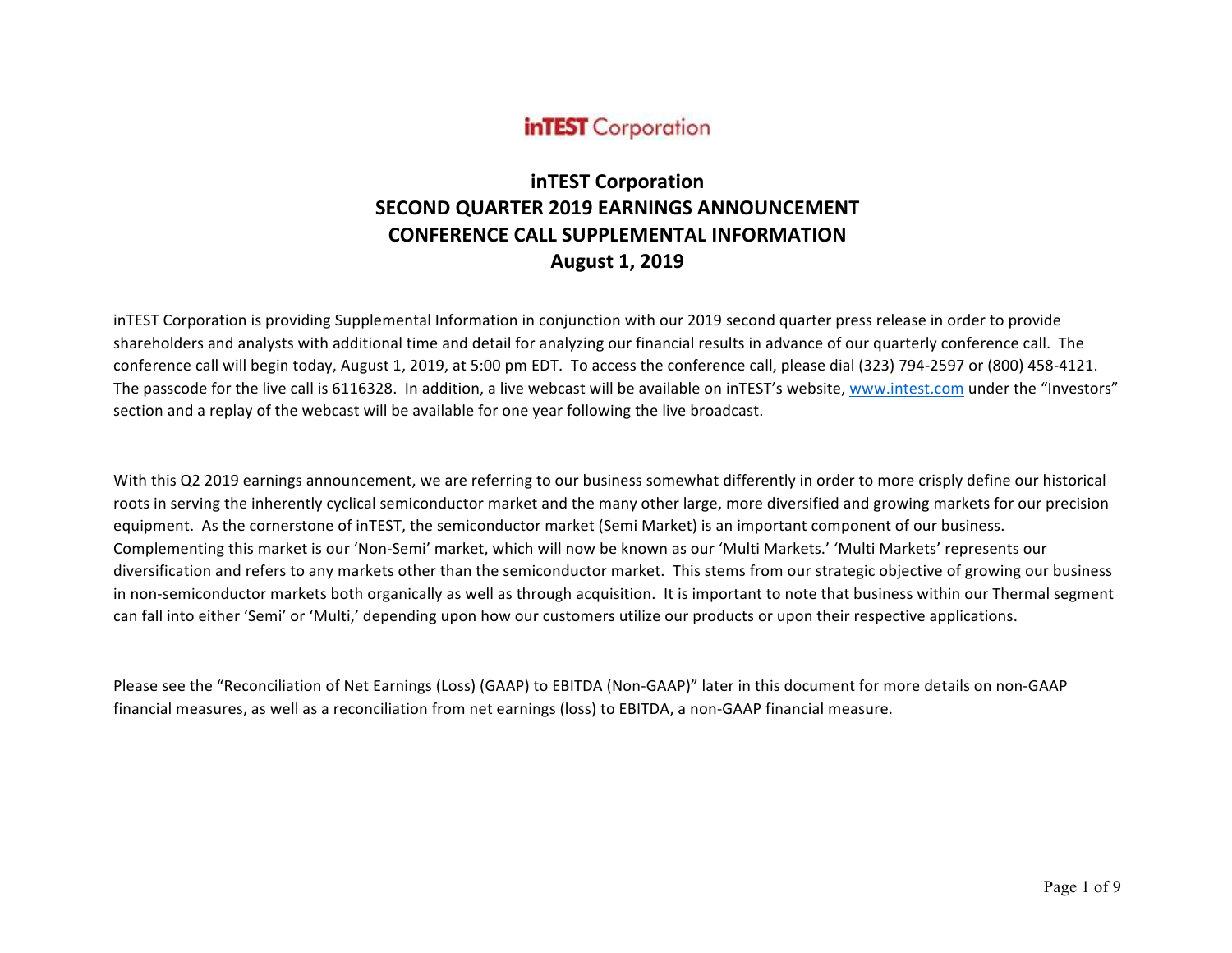# *Summary of Business and Financial Highlights*

Today we reported the following results for the second quarter of 2019:

- Bookings were \$15.9 million, up 34% from \$11.9 million reported for Q1 2019, and down 17% from \$19.3 million reported for Q2 2018. Bookings from Multi Markets were 46% of total bookings for Q2 2019, compared to 53% in Q1 2019 and 38% in Q2 2018.
- Net revenues were \$14.4 million, down 21% from \$18.1 million reported for Q1 2019, and down 32% from \$21.1 million reported for Q2 2018. Net revenues from Multi Markets were 47% of total net revenues for Q2 2019, compared to 44% in Q1 2019 and 38% in Q2 2018.
- Gross margin was \$6.7 million or 47%, down from \$8.8 million or 49% reported for Q1 2019, and down from \$10.9 million or 52% reported for Q2 2018.
- Operating loss was (\$294,000), down from operating income of \$1.4 million reported for Q1 2019 and down from operating income of \$4.5 million reported for Q2 2018.
- Net loss was (\$187,000) or (\$0.02) per diluted share, down from net earnings of \$1.1 million or \$0.11 per diluted share reported for Q1 2019, and down from net earnings of \$4.0 million or \$0.39 per diluted share reported for Q2 2018.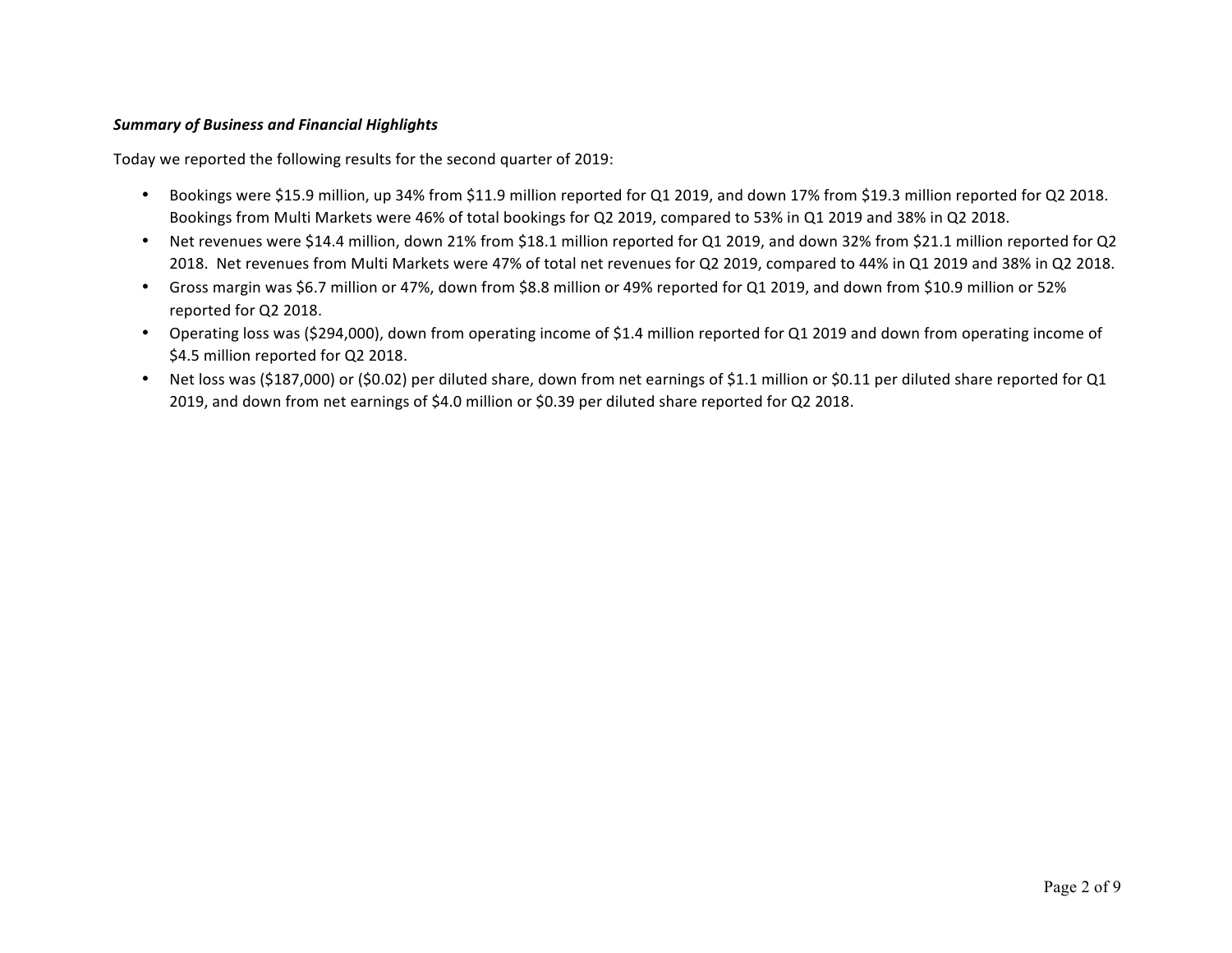# *Summary of Bookings and Net Revenues*

Bookings by end market served in dollars and as a percentage of total bookings and net revenues by end market served in dollars and as a percentage of total net revenues for the periods presented:

| (5 in 000s)                 | <b>Three Months Ended</b> |        |          |        |           |                       |          |        |             |               |
|-----------------------------|---------------------------|--------|----------|--------|-----------|-----------------------|----------|--------|-------------|---------------|
|                             |                           |        |          |        | Change    |                       |          |        | Change      |               |
|                             | 6/30/19                   |        | 3/31/19  |        | \$        | $\frac{\%}{\sqrt{2}}$ | 6/30/18  |        | <u>\$</u>   | $\frac{9}{6}$ |
| <b>Bookings</b>             |                           |        |          |        |           |                       |          |        |             |               |
| Industrial                  | \$4,623                   | 29.0%  | \$4,683  | 39.3%  | \$(60)    | $-1.3%$               | \$4,829  | 25.1%  | \$(206)     | $-4.3%$       |
| <b>Electronic Test</b>      | 2,669                     | 16.8%  | 1,639    | 13.8%  | 1,030     | 62.8%                 | 2,456    | 12.7%  | 213         | 8.7%          |
| Multi Markets (Non-Semi)    | \$7,292                   | 45.8%  | \$6,322  | 53.1%  | \$970     | 15.3%                 | \$7,285  | 37.8%  | \$7         | 0.1%          |
| Semi Market (Semiconductor) | 8,629                     | 54.2%  | 5,573    | 46.9%  | 3,056     | 54.8%                 | 11,981   | 62.2%  | (3, 352)    | $-28.0%$      |
|                             | \$15,921                  | 100.0% | \$11,895 | 100.0% | \$4,026   | 33.8%                 | \$19,266 | 100.0% | $$$ (3,345) | $-17.4%$      |
|                             |                           |        |          |        |           |                       |          |        |             |               |
| <b>Net Revenues</b>         |                           |        |          |        |           |                       |          |        |             |               |
| Industrial                  | \$4,279                   | 29.8%  | \$5,946  | 32.9%  | \$(1,667) | $-28.0%$              | \$5,000  | 23.7%  | \$(721)     | -14.4%        |
| <b>Electronic Test</b>      | 2,432                     | 17.0%  | 2,005    | 11.1%  | 427       | 21.3%                 | 3,054    | 14.5%  | (622)       | -20.4%        |
| Multi Markets (Non-Semi)    | \$6,711                   | 46.8%  | \$7,951  | 44.0%  | \$(1,240) | $-15.6%$              | \$8,054  | 38.2%  | \$(1,343)   | $-16.7%$      |
| Semi Market (Semiconductor) | 7,641                     | 53.2%  | 10,111   | 56.0%  | (2,470)   | $-24.4%$              | 13,043   | 61.8%  | (5,402)     | -41.4%        |
|                             | \$14,352                  | 100.0% | \$18,062 | 100.0% | \$(3,710) | -20.5%                | \$21,097 | 100.0% | \$(6, 745)  | $-32.0%$      |

Second quarter Multi Market (non-semi) bookings were \$7.3 million, or 46% of total bookings, compared with \$6.3 million, or 53% of total bookings in the first quarter.

Second quarter Multi Market (non-semi) net revenues were \$6.7 million, or 47% of total net revenues, compared with \$8.0 million, or 44% of total net revenues in the first quarter.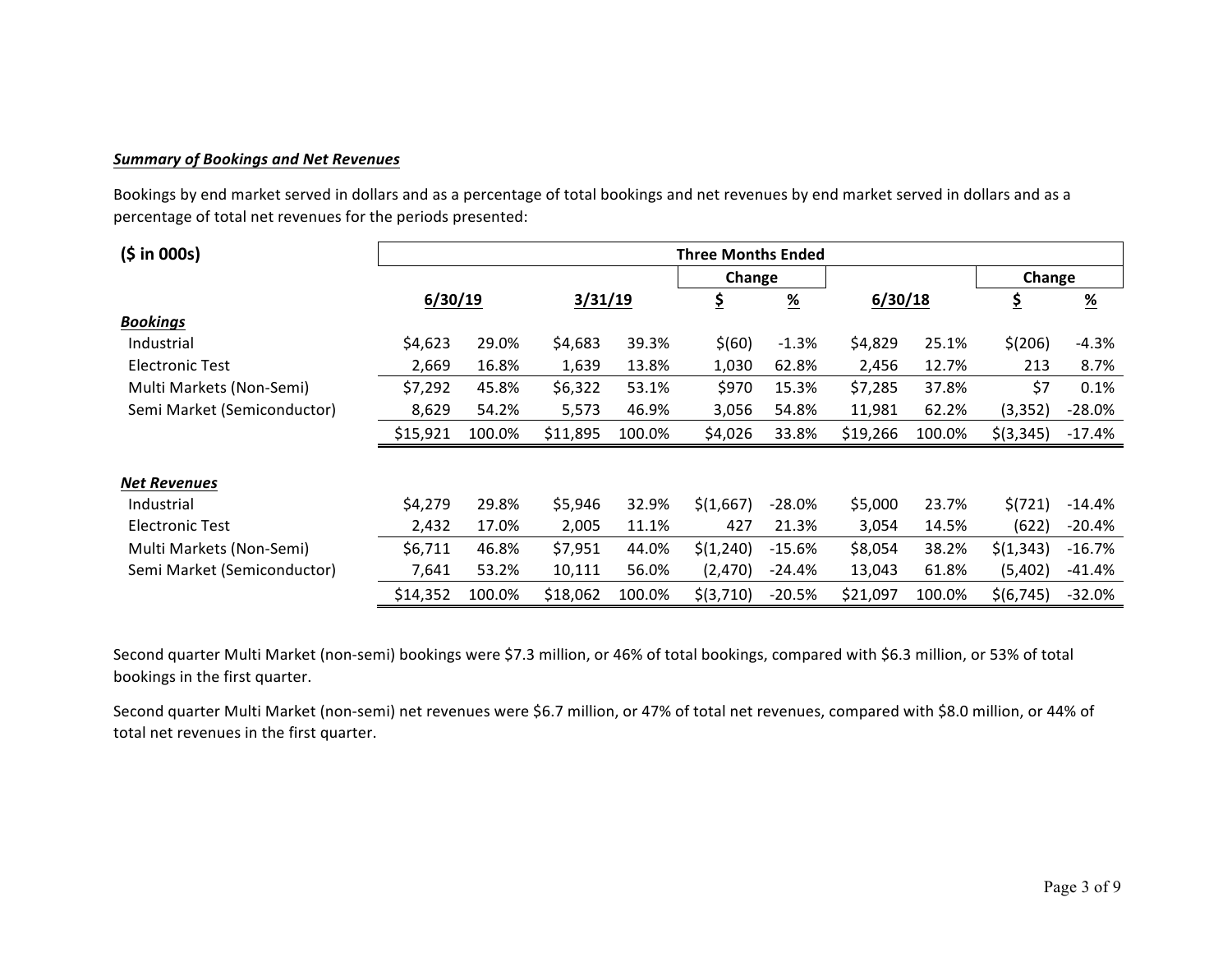### *Summary of Component Material Costs, Cost of Revenues and Gross Margin*

Component material costs, cost of revenues and gross margin by segment in dollars and as a percentage of total net revenues in the periods presented:

| (5 in 000s)              | <b>Three Months Ended</b> |       |         |         |          |       |  |  |  |
|--------------------------|---------------------------|-------|---------|---------|----------|-------|--|--|--|
|                          | 6/30/19                   |       | 3/31/19 | 6/30/18 |          |       |  |  |  |
| <b>Consolidated</b>      |                           |       |         |         |          |       |  |  |  |
| Component material costs | \$4,641                   | 32.3% | \$5,991 | 33.2%   | \$7,100  | 33.7% |  |  |  |
| Cost of revenues         | \$7,633                   | 53.2% | \$9,226 | 51.1%   | \$10,187 | 48.3% |  |  |  |
| Gross margin             | \$6,719                   | 46.8% | \$8,836 | 48.9%   | \$10,910 | 51.7% |  |  |  |
| <b>Thermal</b>           |                           |       |         |         |          |       |  |  |  |
| Component material costs | \$3,259                   | 31.0% | \$4,161 | 32.9%   | \$4,694  | 33.5% |  |  |  |
| Cost of revenues         | \$5,607                   | 53.3% | \$6,722 | 53.2%   | \$7,136  | 51.0% |  |  |  |
| Gross margin             | \$4,913                   | 46.5% | \$5,912 | 46.8%   | \$6,863  | 49.0% |  |  |  |
| <b>EMS</b>               |                           |       |         |         |          |       |  |  |  |
| Component material costs | \$1,382                   | 36.0% | \$1,830 | 33.7%   | \$2,406  | 33.9% |  |  |  |
| Cost of revenues         | \$2,026                   | 52.9% | \$2,504 | 46.1%   | \$3,051  | 43.0% |  |  |  |
| Gross margin             | \$1,806                   | 47.1% | \$2,924 | 53.9%   | \$4,047  | 57.0% |  |  |  |

Second quarter gross margin was \$6.7 million, or 47%, as compared with \$8.8 million, or 49%, in the first quarter. The reduction in the gross margin was the result of an increase in our fixed manufacturing costs as a percentage of net revenues, partially offset by a reduction in our component material costs as a percentage of our net revenues. Consolidated component material costs decreased from 33.2% in Q1 to 32.3% in Q2, reflecting lower component material costs in our Thermal segment.

The decrease in the component material costs in our Thermal segment, which declined from 32.9% in the first quarter to 31.0% in the second quarter, was due to a more favorable product and customer mix in the second quarter as compared to the first quarter in our Ambrell operation. This decline was partially offset by a slight increase in the component material costs of our EMS segment, which saw its component material costs grow from 33.7% in the first quarter to 36.0% in the second quarter, reflecting a less favorable product and customer mix.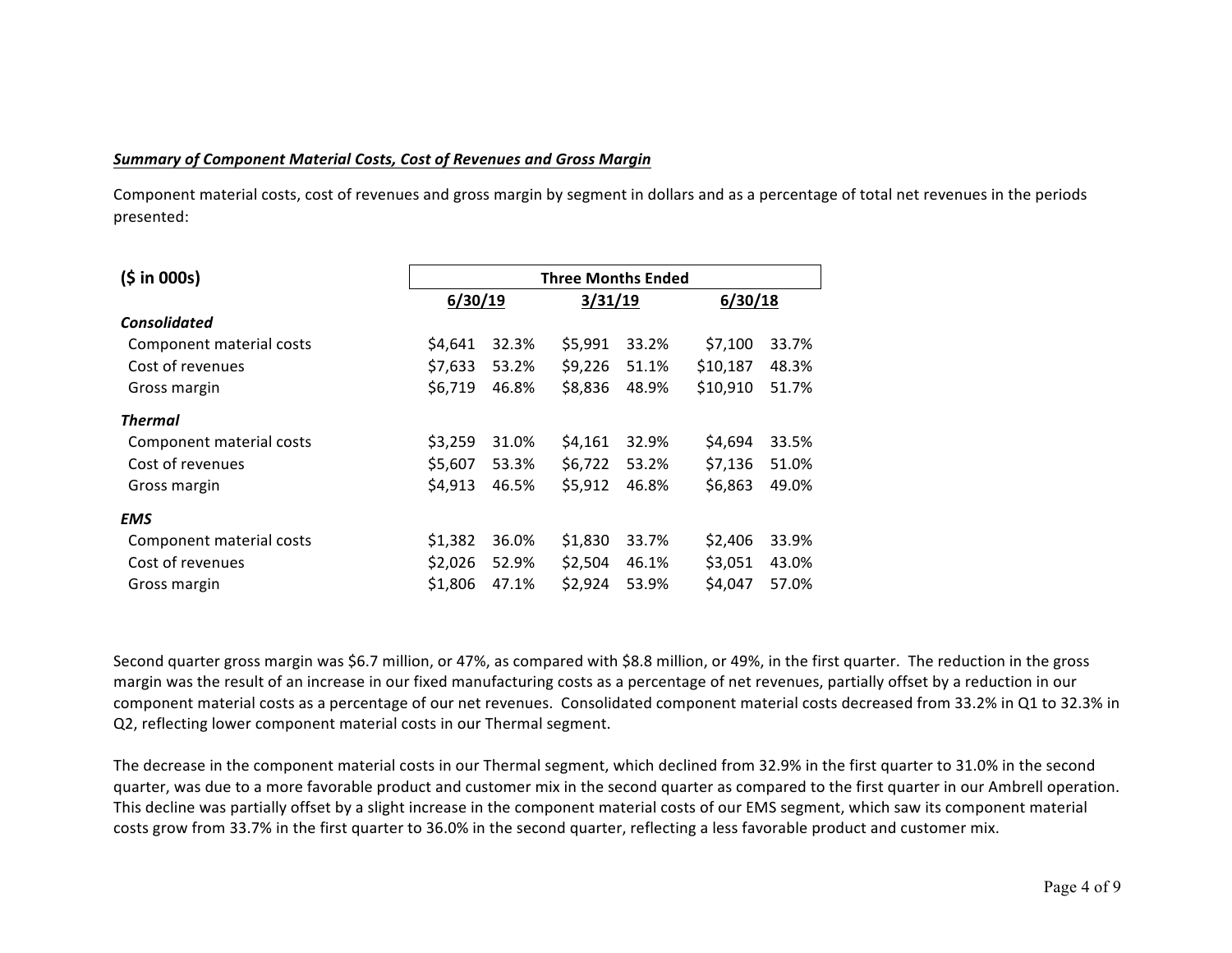Fixed manufacturing costs declined \$253,000, or 9% sequentially, to \$2.5 million in Q2 2019, and were less favorably absorbed in the second quarter due to the lower net revenues. As a result, these costs represented 17.3% of our net revenues in the second quarter as compared to 15.2% in the first quarter. The reduction in the dollar amount of our fixed manufacturing costs was driven by reduced salary and benefits as we reduced headcount in response to lower production levels.

#### **Summary of Results of Operations**

Results of operations in dollars and as a percentage of total net revenues in the periods presented:

| (\$ in 000s, except per share data) | <b>Three Months Ended</b> |         |                          |        |            |                           |             |         |             |               |
|-------------------------------------|---------------------------|---------|--------------------------|--------|------------|---------------------------|-------------|---------|-------------|---------------|
|                                     |                           |         |                          |        | Change     |                           |             |         | Change      |               |
|                                     | 6/30/2019                 |         | 3/31/2019                |        | \$         | $\underline{\mathcal{H}}$ | 6/30/2018   |         | \$          | $\frac{9}{6}$ |
| Net revenues                        | \$14,352                  | 100.0%  | \$18,062                 | 100.0% | \$ (3,710) | $-20.5%$                  | \$21,097    | 100.0%  | \$ (6, 745) | $-32.0%$      |
| Cost of revenues                    | 7,633                     | 53.2%   | 9,226                    | 51.1%  | (1, 593)   | $-17.3%$                  | 10,187      | 48.3%   | (2, 554)    | $-25.1%$      |
| Gross margin                        | 6,719                     | 46.8%   | 8,836                    | 48.9%  | (2, 117)   | $-24.0%$                  | 10,910      | 51.7%   | (4, 191)    | $-38.4%$      |
| Selling expense                     | 2,087                     | 14.5%   | 2,374                    | 13.1%  | (287)      | $-12.1%$                  | 2,538       | 12.0%   | (451)       | $-17.8%$      |
| R&D expense                         | 1,208                     | 8.4%    | 1,284                    | 7.1%   | (76)       | $-5.9%$                   | 1,230       | 5.8%    | (22)        | $-1.8%$       |
| G&A expense                         | 3,718                     | 25.9%   | 3,737                    | 20.7%  | (19)       | $-0.5%$                   | 3,335       | 15.8%   | 383         | 11.5%         |
| Adjust to CCL                       |                           | 0.0%    | $\overline{\phantom{a}}$ | 0.0%   |            |                           | (710)       | $-3.4%$ | 710         | $-100.0\%$    |
| Operating expenses                  | 7,013                     | 48.8%   | 7,395                    | 40.9%  | (382)      | $-5.2%$                   | 6,393       | 30.2%   | 620         | 9.7%          |
| Operating income (loss)             | (294)                     | $-2.0%$ | 1,441                    | 8.0%   | (1,735)    | $-120.4%$                 | 4,517       | 21.5%   | (4, 811)    | $-106.5%$     |
| Other income (expense)              | (6)                       | 0.0%    | 21                       | 0.1%   | (27)       | $-128.6%$                 | (121)       | $-0.6%$ | 115         | $-95.0%$      |
| Pre-tax income (loss)               | (300)                     | $-2.1%$ | 1,462                    | 8.1%   | (1,762)    | $-120.5%$                 | 4,396       | 20.9%   | (4,696)     | $-106.8%$     |
| Income tax expense (benefit)        | (113)                     | $-0.8%$ | 324                      | 1.8%   | (437)      | $-134.9%$                 | 382         | 1.8%    | (495)       | $-129.6%$     |
| Net income (loss)                   | \$<br>(187)               | $-1.3%$ | \$<br>1,138              | 6.3%   | \$ (1,325) | $-116.4%$                 | \$<br>4,014 | 19.1%   | \$ (4,201)  | $-104.7%$     |
|                                     |                           |         |                          |        |            |                           |             |         |             |               |
| <b>Diluted EPS</b>                  | Ś.<br>(0.02)              |         | \$<br>0.11               |        |            |                           | Ś.<br>0.39  |         |             |               |
| Weighted Avg Shares - diluted       | 10,411                    |         | 10,414                   |        |            |                           | 10,370      |         |             |               |
| EBITDA (Non-GAAP)                   | \$<br>199                 | 1.4%    | \$<br>1,960              | 10.9%  | \$(1,761)  | $-89.8%$                  | \$<br>4,831 | 22.9%   | \$ (4,632)  | $-95.9%$      |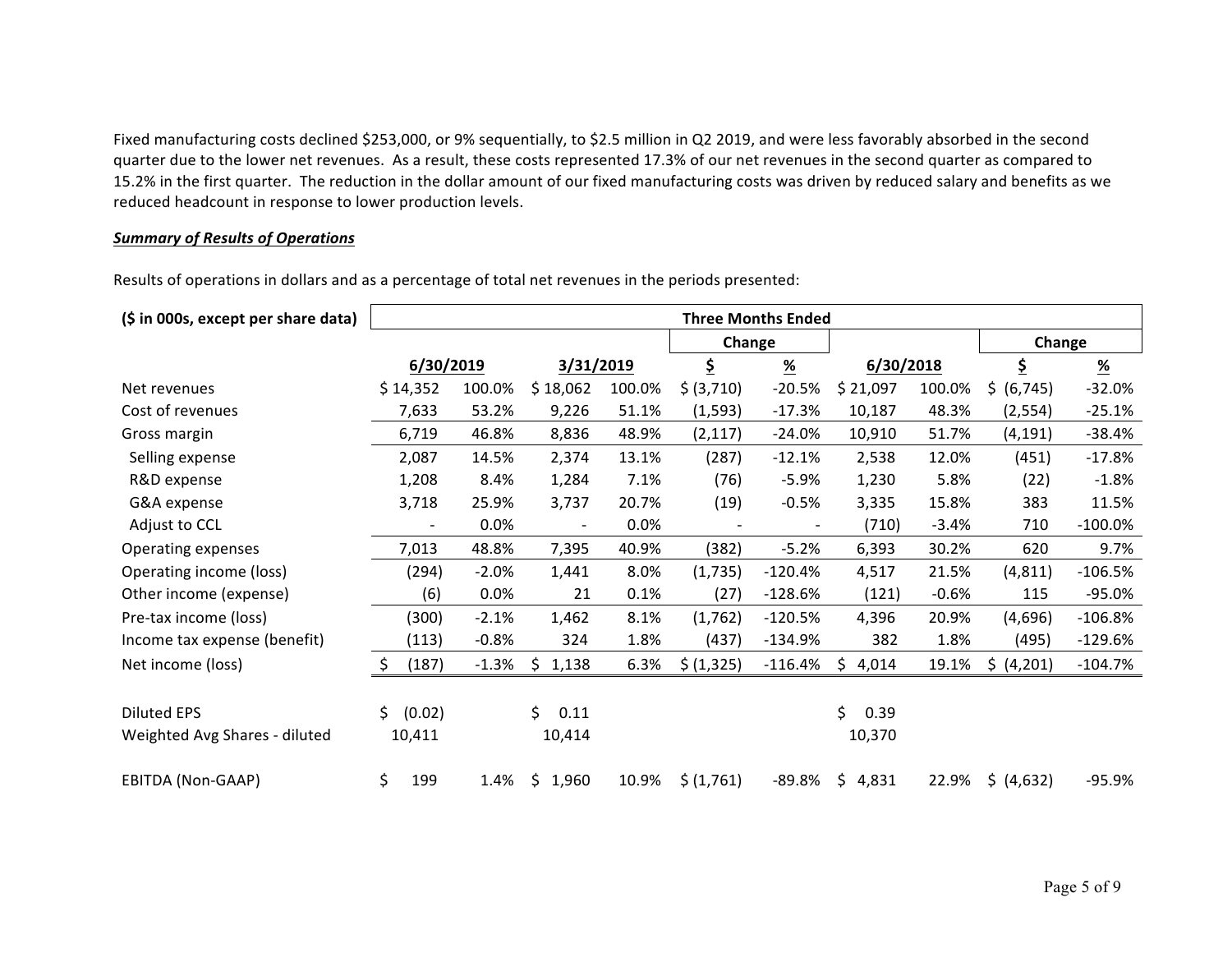Selling expense declined from \$2.4 million for the first quarter to \$2.1 million for the second quarter, a decrease of \$287,000 or 12%. The reduction in selling expense was primarily driven by reduced commission expense on lower net revenues as well as decreased salary & benefits costs. There were also reductions in warranty and sales travel expenses.

Engineering and product development expense declined slightly from \$1.3 million for the first quarter to \$1.2 million in the second quarter, a decrease of \$76,000 or 6% sequentially. Reductions in salary & benefit costs and patent legal expense were partially offset by increased spending on product development materials.

General and administrative expense was unchanged at \$3.7 million for the first and second quarters. Both periods included non-recurring items, with our first quarter G&A expense having \$352,000 of acquisition related expense from the transaction that we did not close in the second guarter and \$74,000 of expense related to the search for a new board director, while our second quarter G&A expense had \$351,000 of acquisition related expense, \$175,000 of restructuring related expense and \$48,000 of severance related expense. We have now accrued all acquisition-related expenses associated with the aforementioned transaction.

When adjusted to remove these non-recurring costs, our second quarter G&A expense would have declined \$167,000 or 5% sequentially. The restructuring expense was related to a planned consolidation of Ambrell's European facilities and we expect these actions will reduce future operating expenses by \$345,000 annually. On an after-tax basis, these non-recurring costs represented \$331,000 or \$0.03 per diluted share in  $Q1$  and \$358,000 or \$0.03 per diluted share in  $Q2$ .

Other expense was \$6,000 in the second quarter as compared to other income of \$21,000 in the first quarter. The other expense in the second quarter was driven by foreign exchange transaction losses as well as reduced interest income.

We accrued an income tax benefit of \$113,000 for the second quarter compared to \$324,000 of income tax expense recorded in the first guarter. Our effective tax rate was 38% in Q2 compared to 22% in the first quarter. Our unusually high effective tax rate in the second quarter was the result of adjustments made to reduce our year-to-date effective tax rate to 18%, approximately the same level we expect our effective tax rate to be for the balance of 2019.

For the quarter ended June 30, 2019, we had net loss of \$(187,000) or \$(0.02) per diluted share, compared to a net income of \$1.1 million or \$0.11 per diluted share for the first quarter.

Diluted weighted average shares outstanding were 10,411,276 at June 30, 2019. We issued 35,380 shares of restricted stock to employees during the second quarter and did not re-purchase any shares.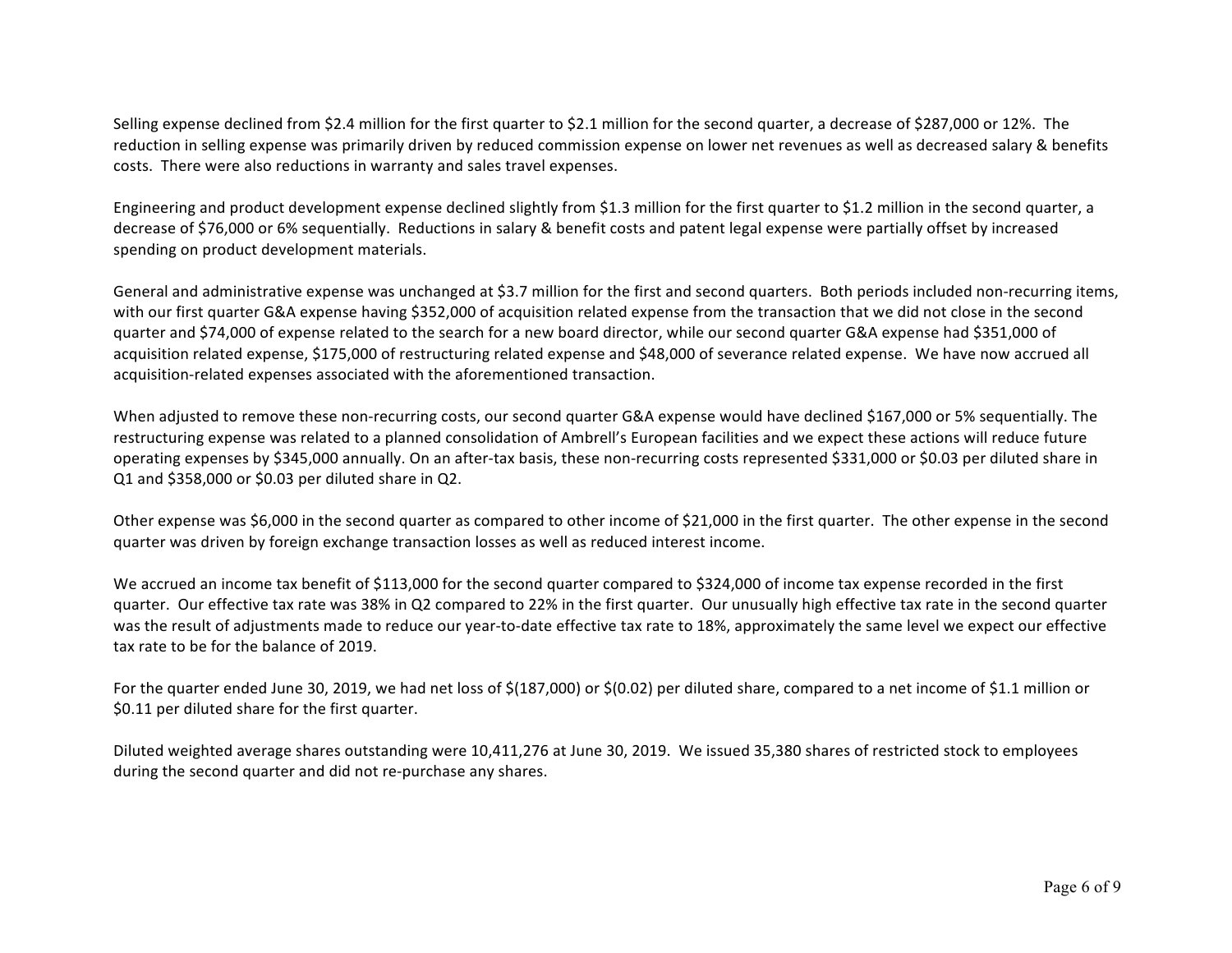Depreciation expense was \$184,000 for the second quarter, while acquired intangible amortization was \$315,000, both relatively unchanged from the first quarter.

EBITDA declined from \$2.0 million for the first quarter to \$199,000 reported for the second quarter.

#### *Balance Sheet and Cash Flow Highlights*

Cash and cash equivalents at the end of the second quarter were \$7.6 million, down \$597,000 from March 31, 2019. During the second quarter the Company paid the final \$2.1 million of the earnout payable related to Ambrell. Excluding the \$2.1 million earnout payment, cash flow from operations would have been \$1.6 million. Cash today is \$8.9 million.

We currently expect cash and cash equivalents to grow sequentially through year-end, excluding the impact of any potential acquisition related activities, as well as the impact on cash from a stock buyback.

Accounts receivable decreased \$989,000 to \$9.2 million or 56 DSO at June 30, 2019.

Inventories were essentially flat at \$7.2 million at June 30, 2019, which corresponded to 135 days of inventory.

During the first quarter we implemented ASC 842 for Leases. During the second quarter of 2019, we had a lease modification for our Mansfield, MA facility, which increased our right of use asset and the related lease liability by \$1.8 million.

Capital expenditures during the second quarter were \$157,000, up slightly from \$141,000 in the first quarter.

The backlog at the end of June was \$8.8 million, up from \$7.2 million at March 31, 2019.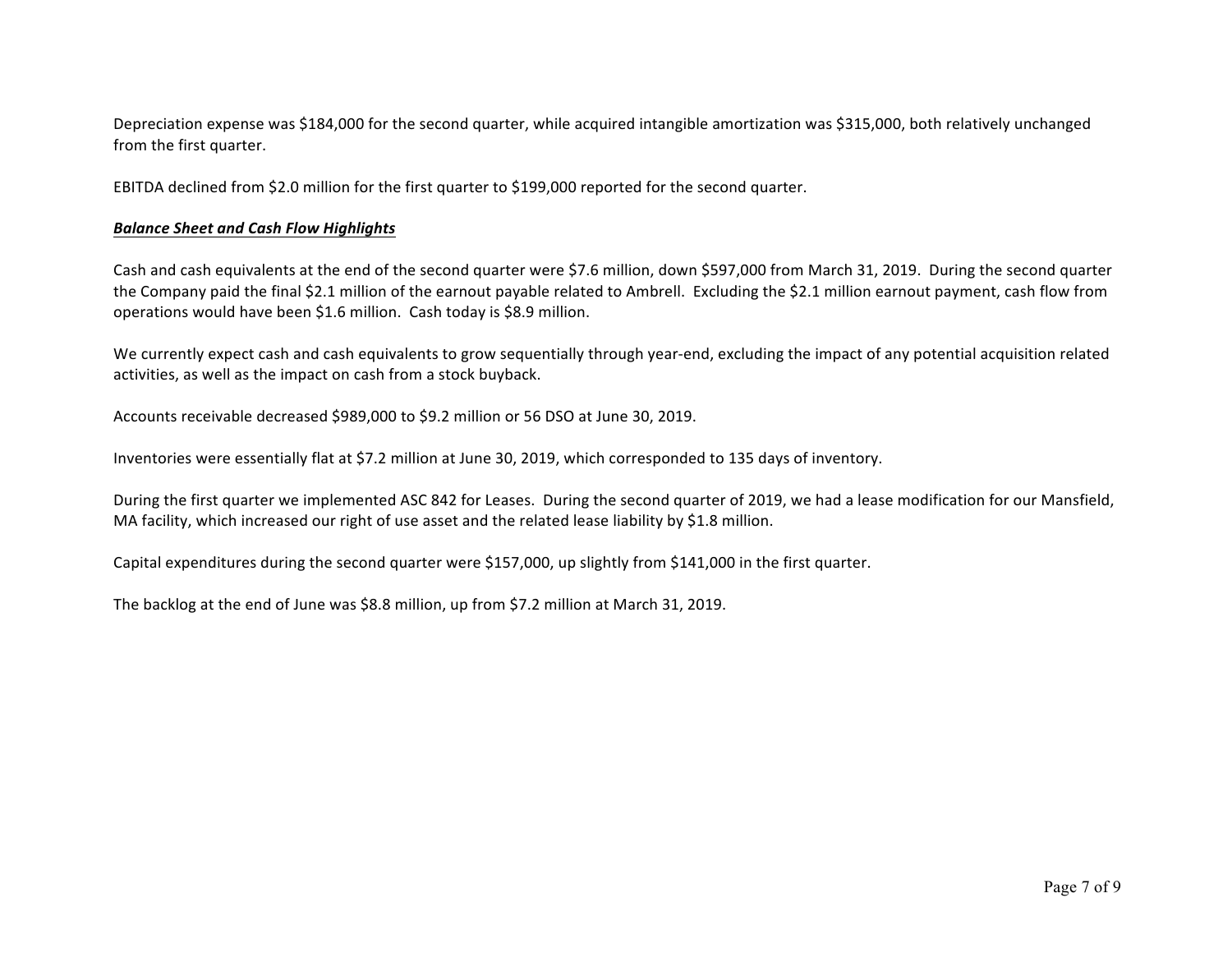# *Reconciliation of Net Earnings (Loss) (GAAP) to Adjusted EBITDA (Non-GAAP)*

|                                               | <b>Three Months Ended</b> |         |         |  |  |
|-----------------------------------------------|---------------------------|---------|---------|--|--|
|                                               | 6/30/19                   | 6/30/18 | 3/31/19 |  |  |
| Net earnings (loss) (GAAP)                    | \$(187)                   | \$4,014 | \$1,138 |  |  |
|                                               |                           |         |         |  |  |
| Acquired intangible amortization              | 315                       | 247     | 317     |  |  |
| Interest expense                              |                           |         |         |  |  |
| Income tax expense (benefit)                  | (113)                     | 382     | 324     |  |  |
| Depreciation                                  | 184                       | 188     | 181     |  |  |
| EBITDA (Non-GAAP)                             | \$199                     | \$4,831 | \$1,960 |  |  |
| Contingent consideration liability adjustment |                           | (710)   |         |  |  |
| Adjusted EBITDA (Non-GAAP)                    | \$199                     | \$4,121 | \$1,960 |  |  |

#### **Non-GAAP Results**

.

In addition to disclosing results that are determined in accordance with GAAP, we also disclose adjusted EBITDA, which is a non-GAAP financial measure. Adjusted EBITDA is derived by adding acquired intangible amortization, interest expense, income tax expense, depreciation and the contingent consideration liability adjustment to net earnings (loss). This non-GAAP financial measure is provided as a complement to the results provided in accordance with GAAP. Adjusted EBITDA is a non-GAAP financial measure presented to provide investors with meaningful, supplemental information regarding our baseline performance before acquired intangible amortization charges, interest expense, income tax expense (benefit), depreciation and the contingent consideration liability adjustment as these expenses or income items may not be indicative of our current core business or future outlook. This non-GAAP financial measure is used by management to make operational decisions, to forecast future operational results, and for comparison with our business plan, historical operating results and the operating results of our peers. A reconciliation from net earnings (loss) to adjusted EBITDA, is contained in the table above. The presentation of a non-GAAP financial measure is not meant to be considered in isolation, as a substitute for, or superior to, financial measures or information provided in accordance with GAAP.